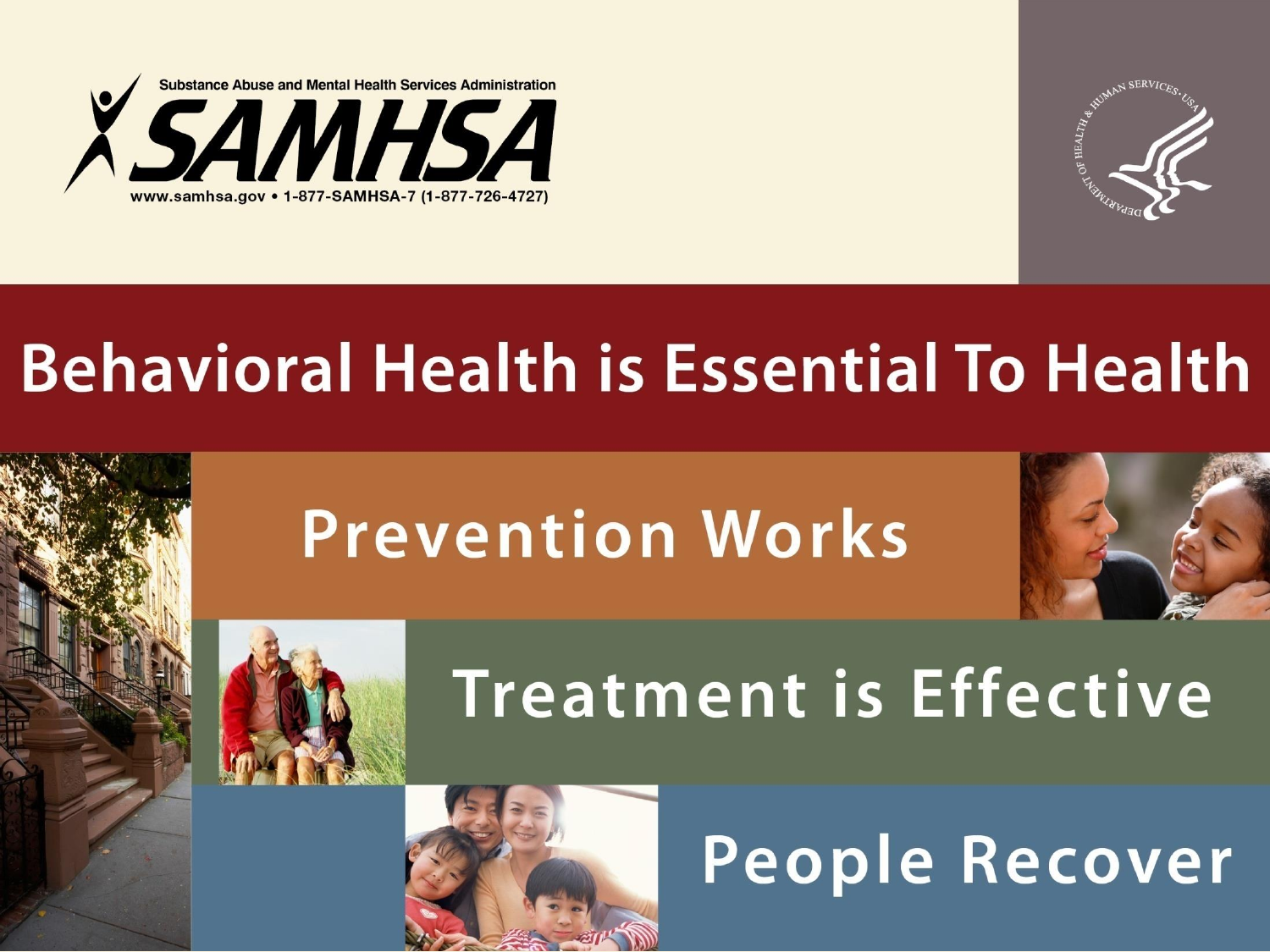

#### Children's Mental Health Initiative (CMHI) National Evaluation: Quantitative Perspectives on Services and Supports

Abram Rosenblatt, PhD; Emily Lichvar, PhD; Kirstin Painter, PhD, LCSW; Preethy George, PhD; and Jennifer O'Brien, PhD





Westat®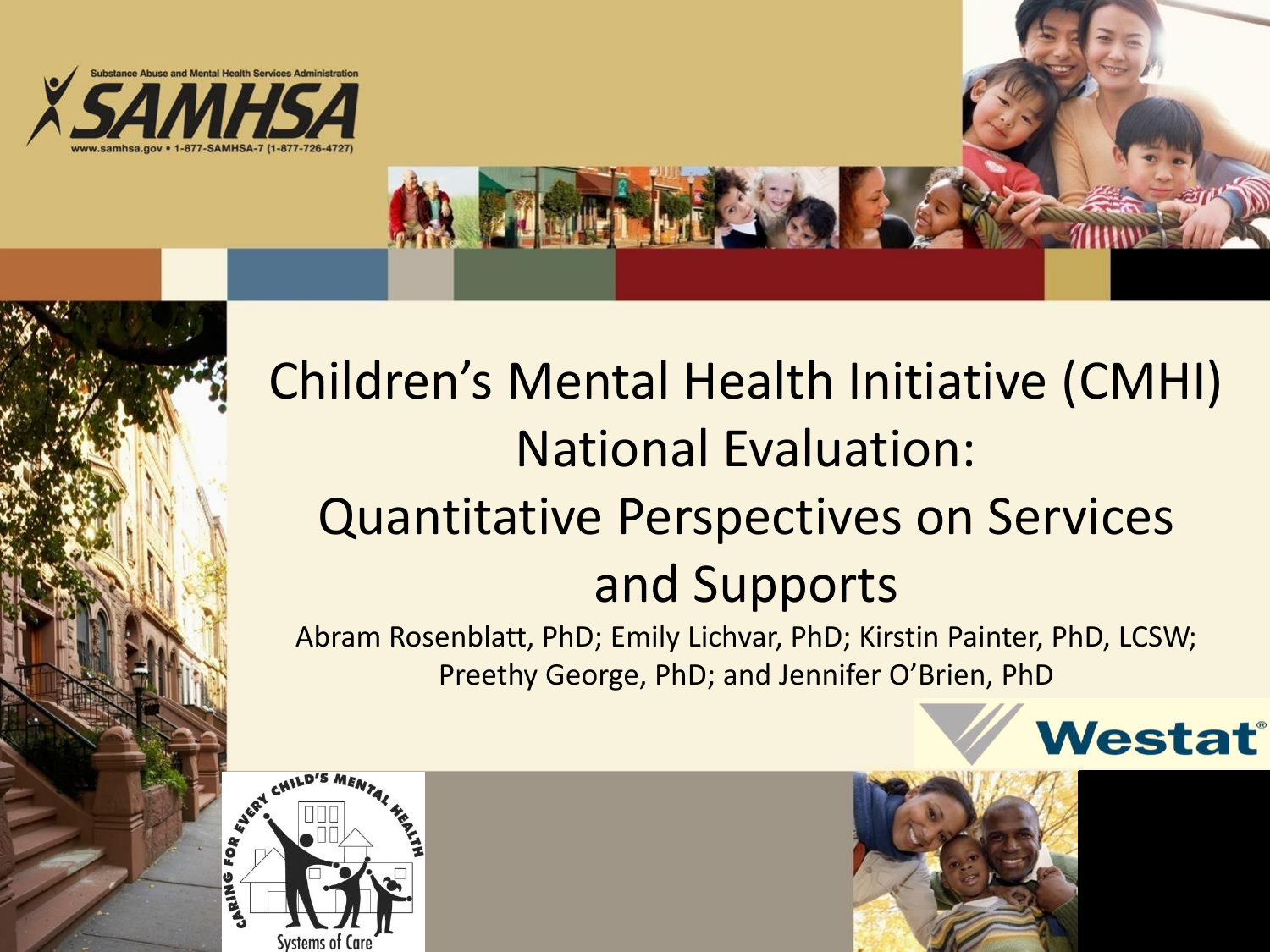## Disclaimer

The views, opinions, and content expressed in this presentation do not necessarily reflect the views, opinions, or policies of the Center for Mental Health Services (CMHS), the Substance Abuse and Mental Health Services Administration (SAMHSA), or the U.S. Department of Health and Human Services (HHS).

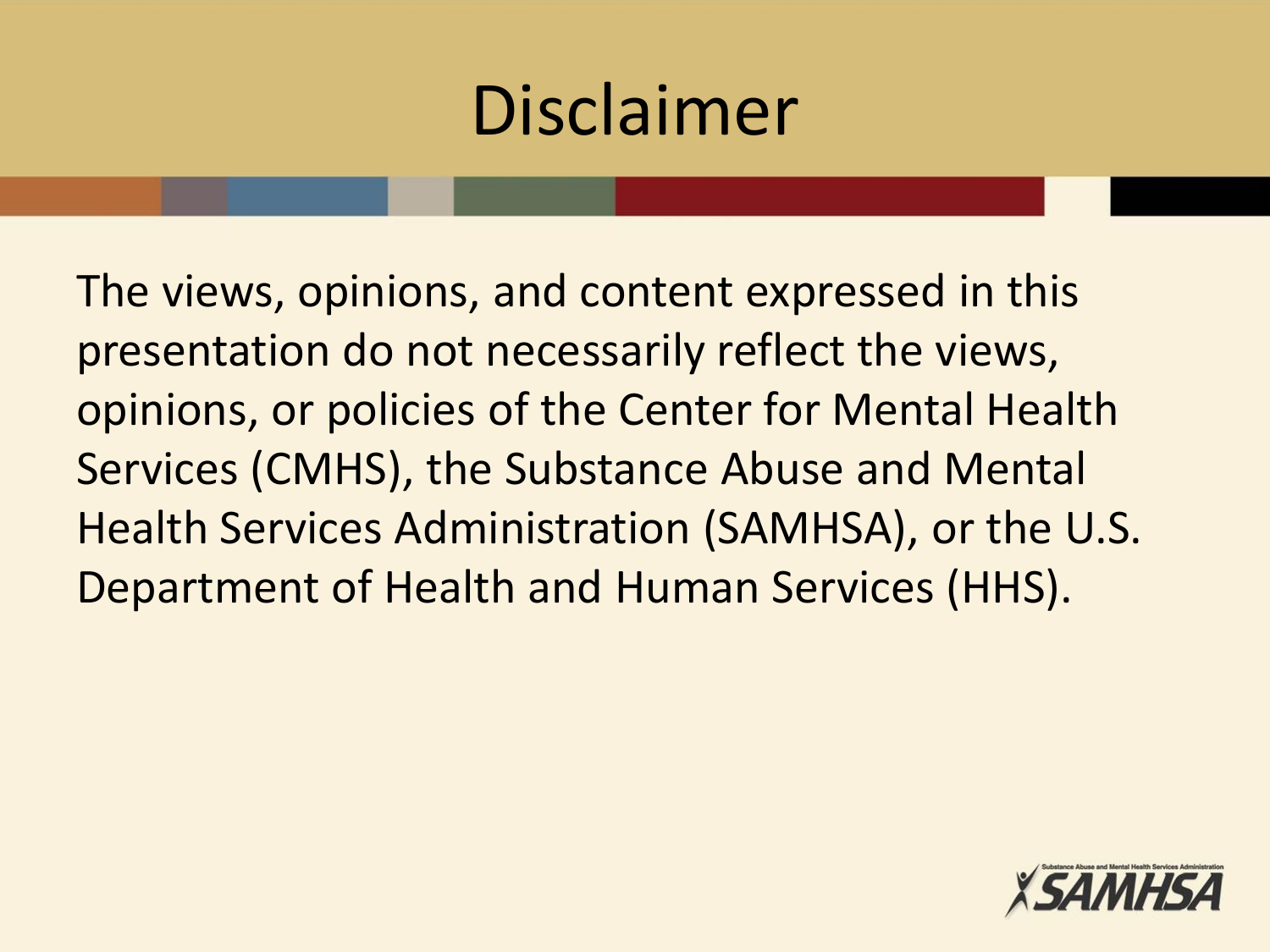## **Overview**

- Describe the System of Care Expansion and Sustainability Survey (SOCESS)
- Provide preliminary findings from the SOCESS
	- Availability of evidence-based practices
	- Availability of home- and community-based services and supports
- Discussion and Context
- Future Directions

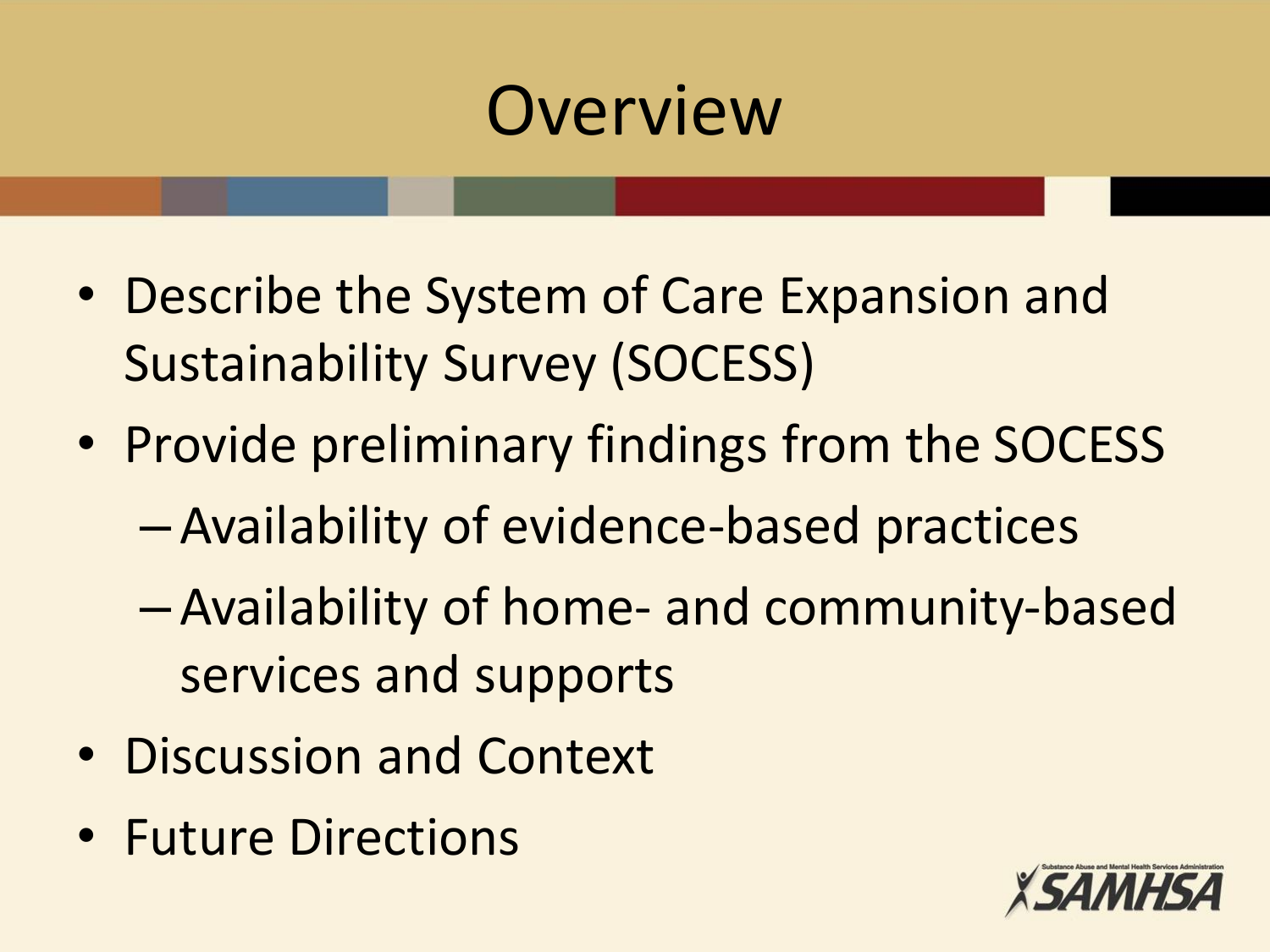# System of Care Implementation & **Expansion**

- The Children's Mental Health Initiative (CMHI) National Evaluation is funded by SAMHSA for all SOC Expansion and Sustainability grants
- One of the National Evaluation's goals is to learn about System of Care (SOC) implementation and expansion across different CMHI grantee sites

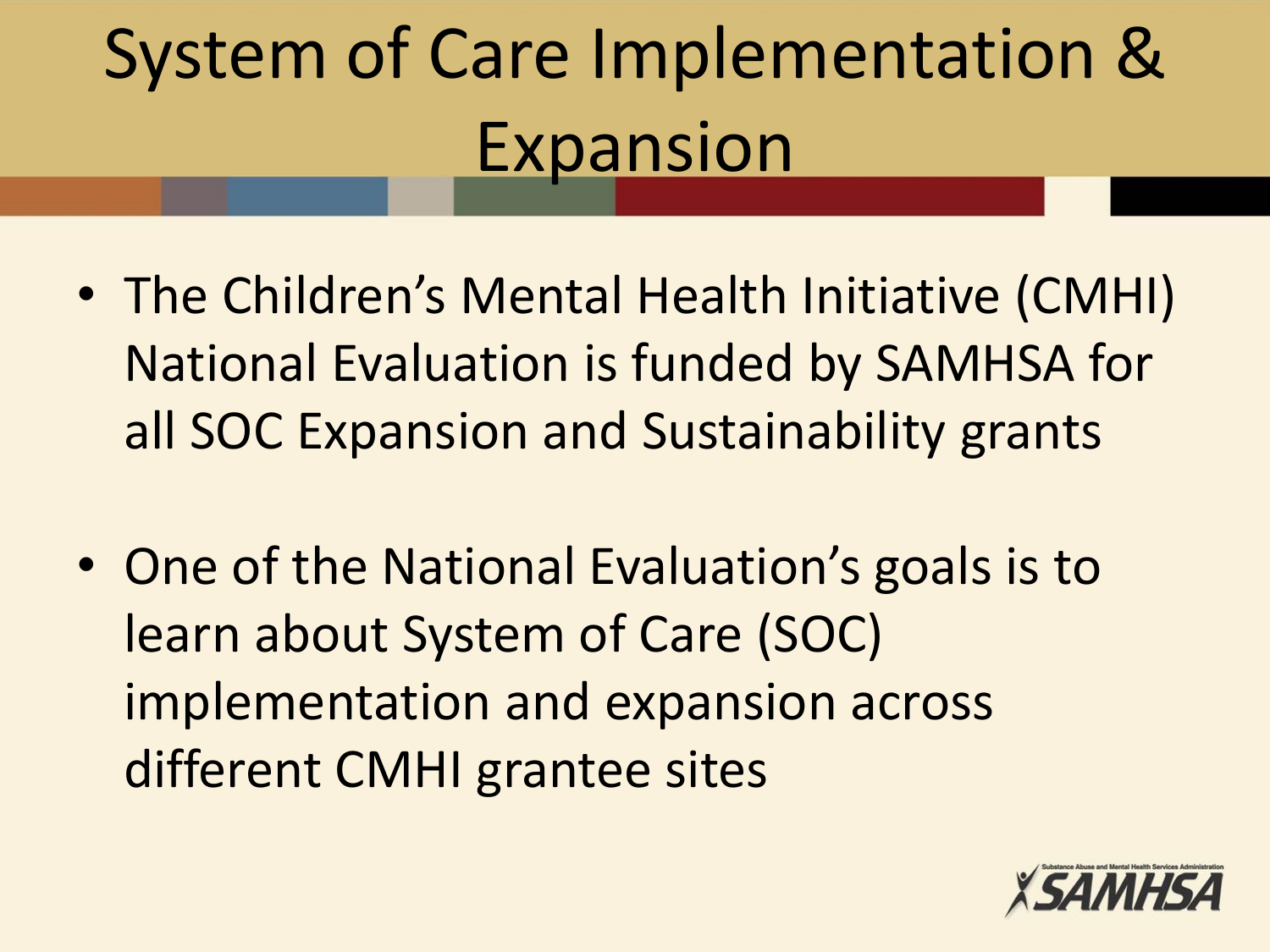## What is the SOCESS?

- The System of Care Expansion and Sustainability Survey (SOCESS) was developed by the National Evaluation Team
- The SOCESS is a quantitative online survey
- The purpose is to assess System of Care expansion and sustainability

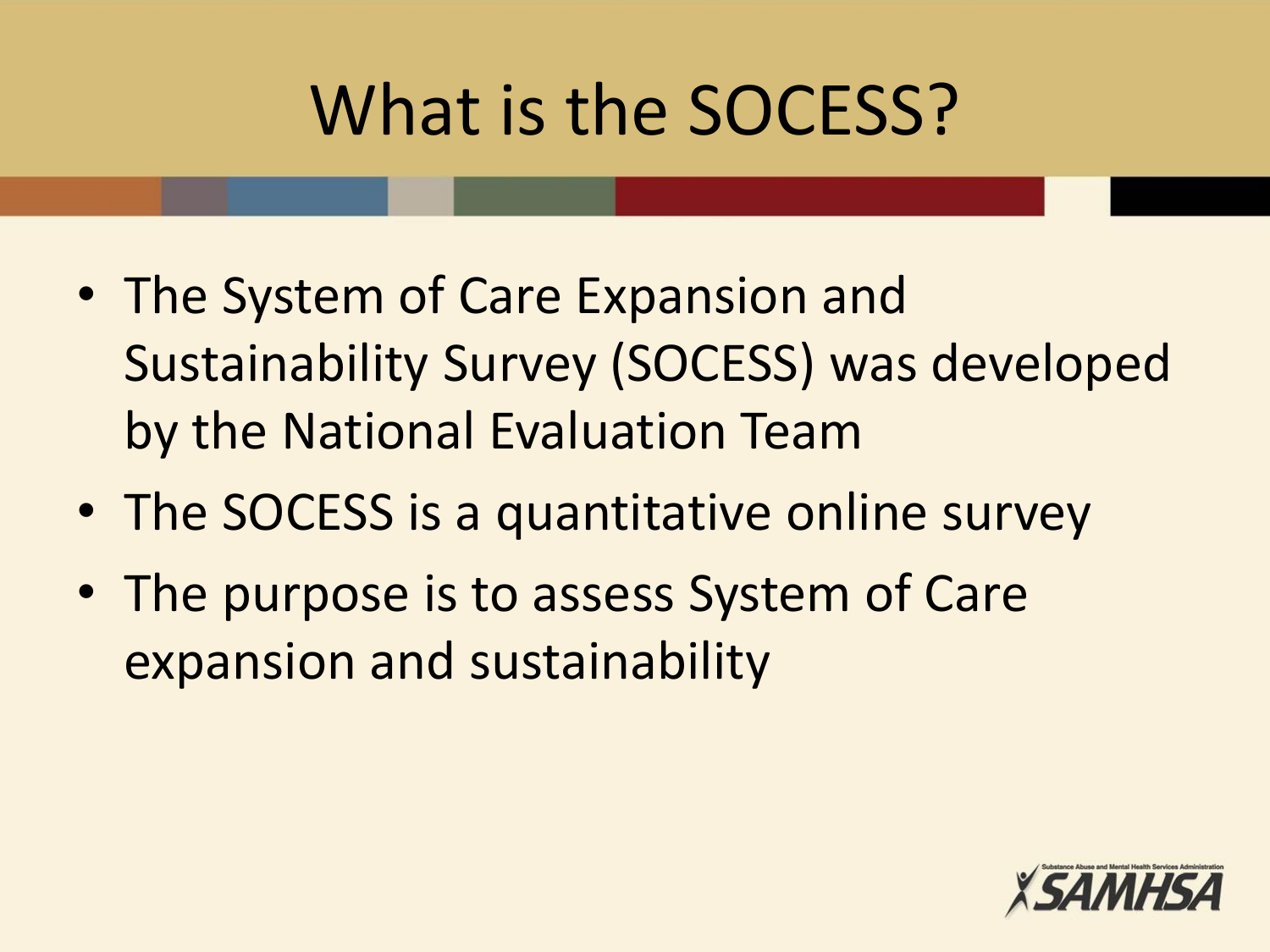## Content Addressed in the SOCESS

- Measures global assessment of strategies employed, degree of implementation of those strategies, and expansion implementation over time
- Covers areas such as policies, services/ supports, financing, training/workforce, and strategic communications

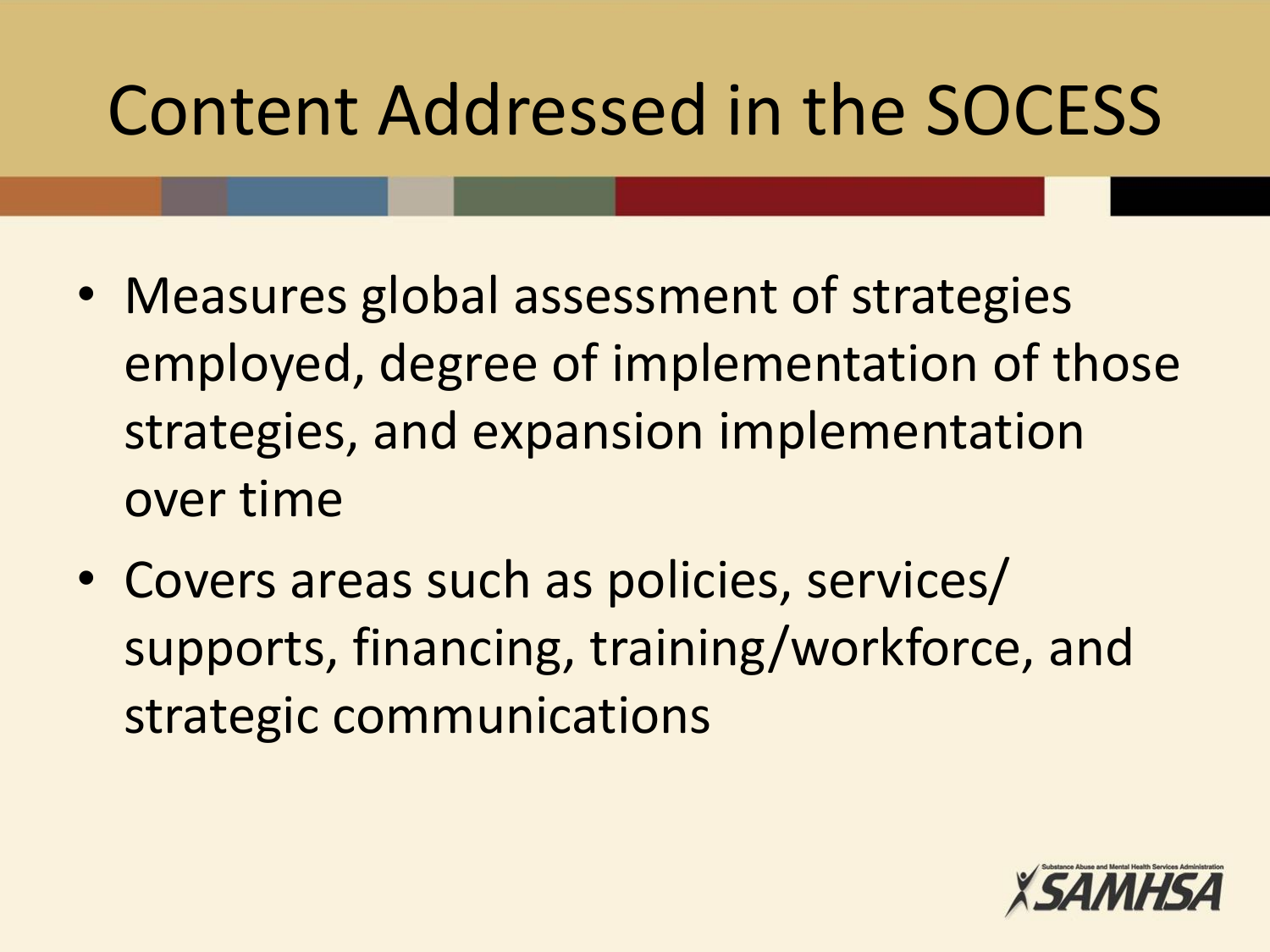## Who Completes the SOCESS?

We are interested in responses from multiple persons per site. Possible respondents could include **any or all** of the following:

- Project Directors
- Family Representatives
- Youth Representatives
- Mental Health Agency Representatives
- Juvenile Justice Agency Representative
- Child Welfare Agency Representatives
- Education Agency Representatives



- Other Agency Representatives identified by Grantees
- Local Evaluators
- **Practitioners**

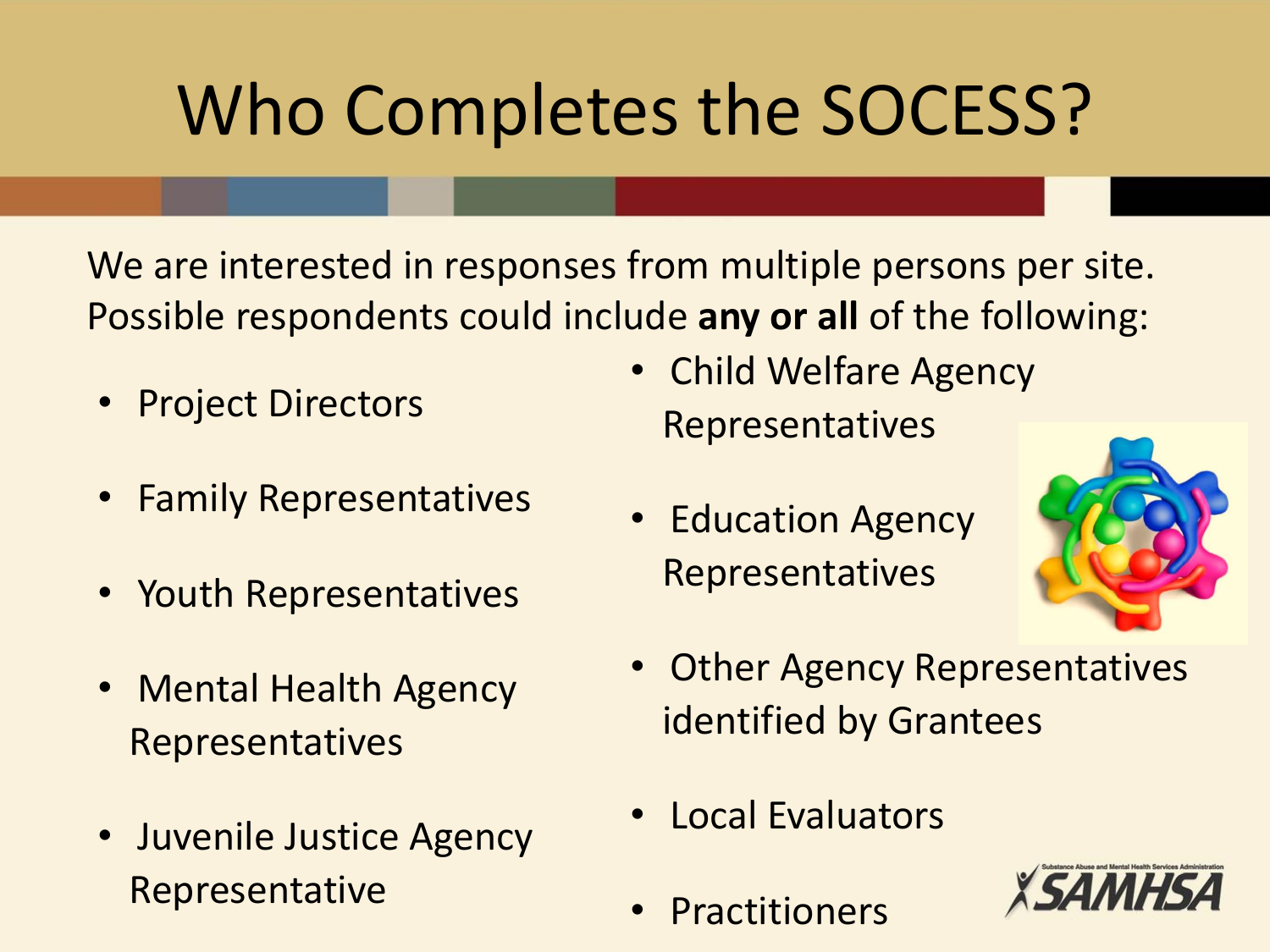## Frequency of Completion

- Respondents complete the SOCESS at the beginning of their grants (within 2 years of award)
- Afterwards, the SOCESS is administered online every year until the end of the expansion and sustainability grant

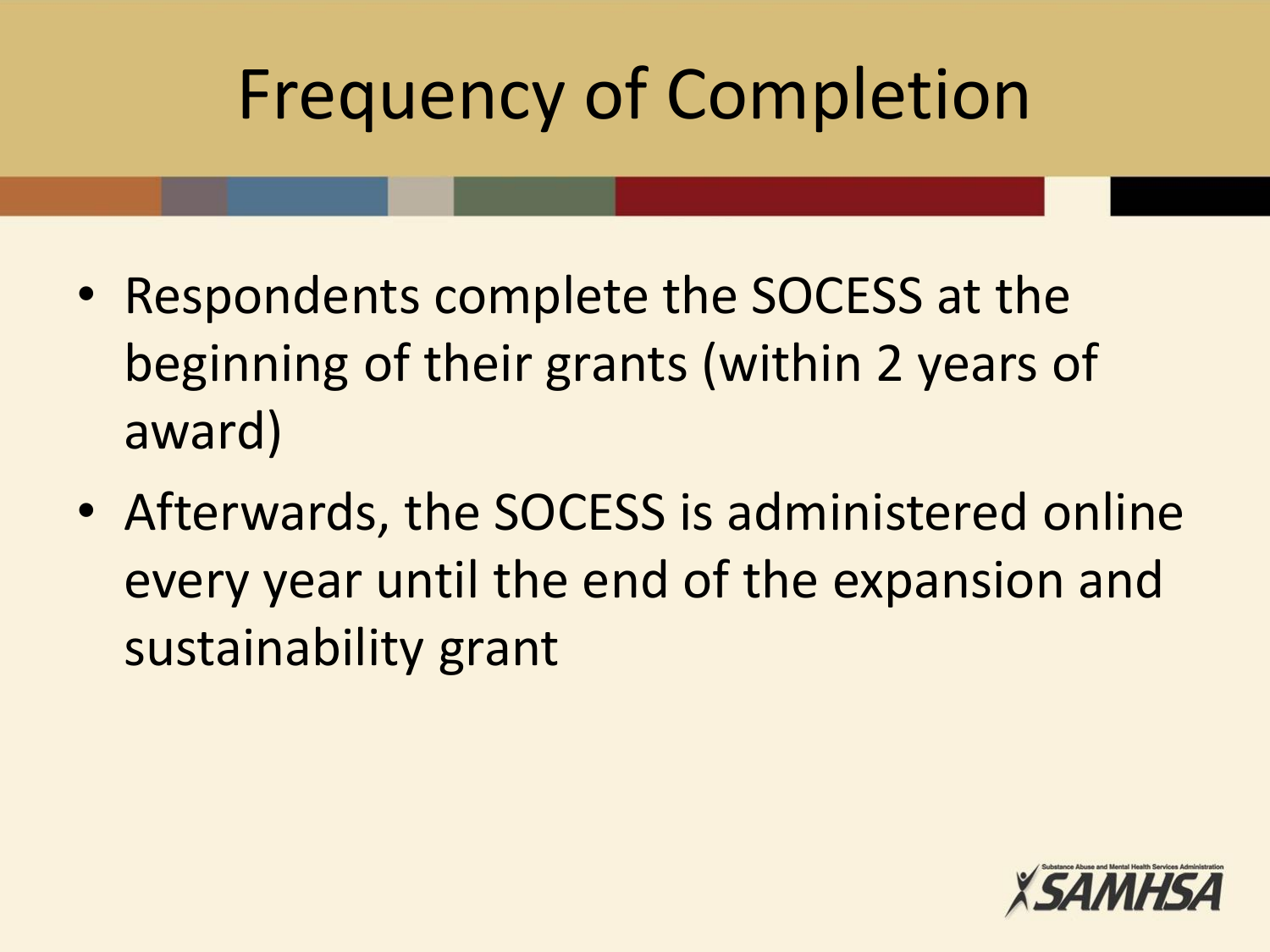## Method

- SOCESS was administered to respondents from SOC grants funded in **FY2015** and **FY2016**
- Respondents completed the SOCESS online in the **second** year of SOC funding
- To date, a total of **301** respondents completed the SOCESS from a total of **54** grantees.
- Findings are from all respondents.

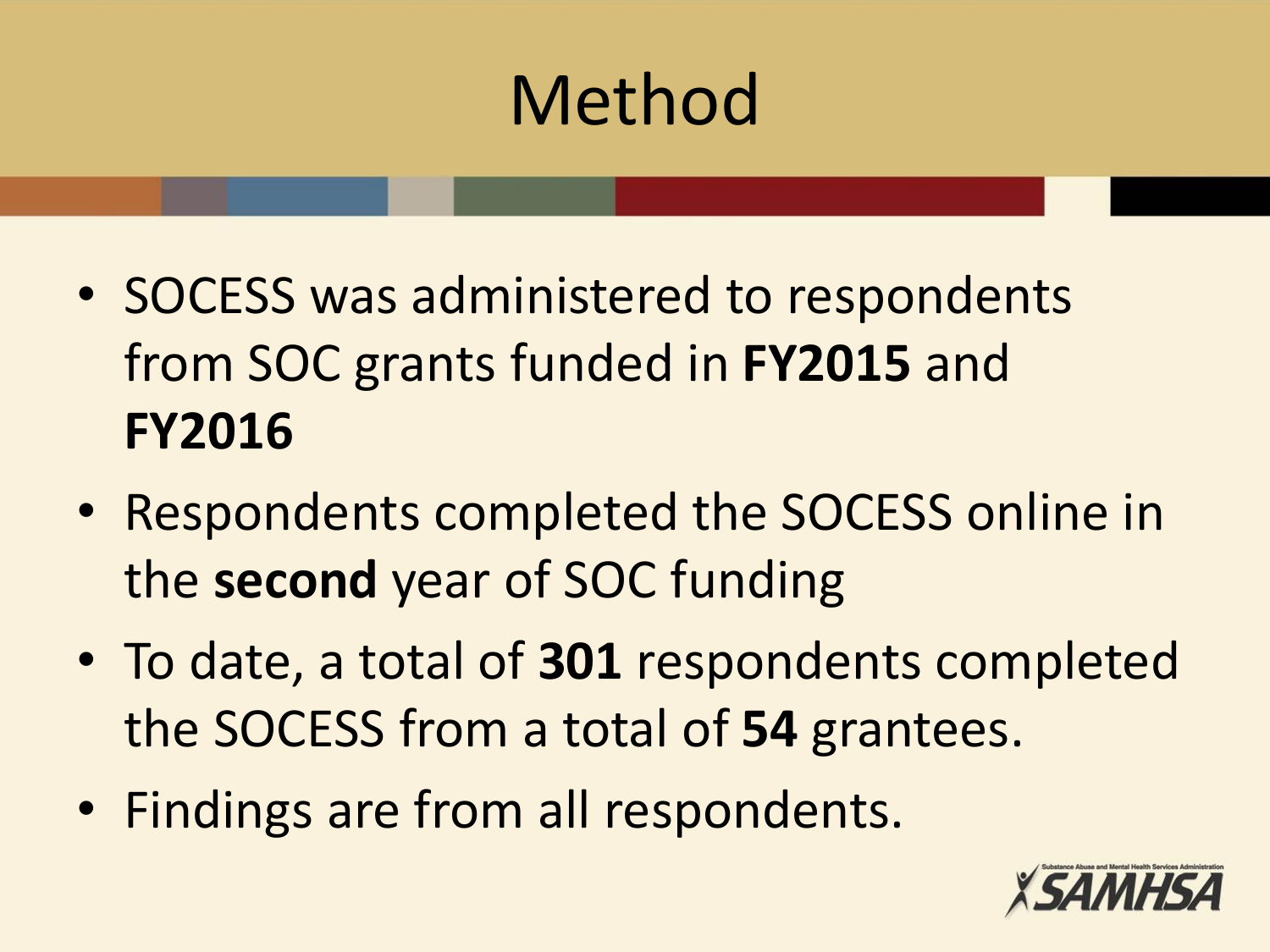#### SOCESS Respondents Vary by Role



**CMHI Project Directors** 

- **CW Agency Reps**
- Education Agency Reps
- **Family Reps**
- **Quality Care Monitors**
- **JJ Agency Reps**
- **MH Agency Reps**
- Other Agency Reps
- **Nouth Reps**

Data as of 2/6/2018 and is combined across FY2015 and FY2016 grantees.

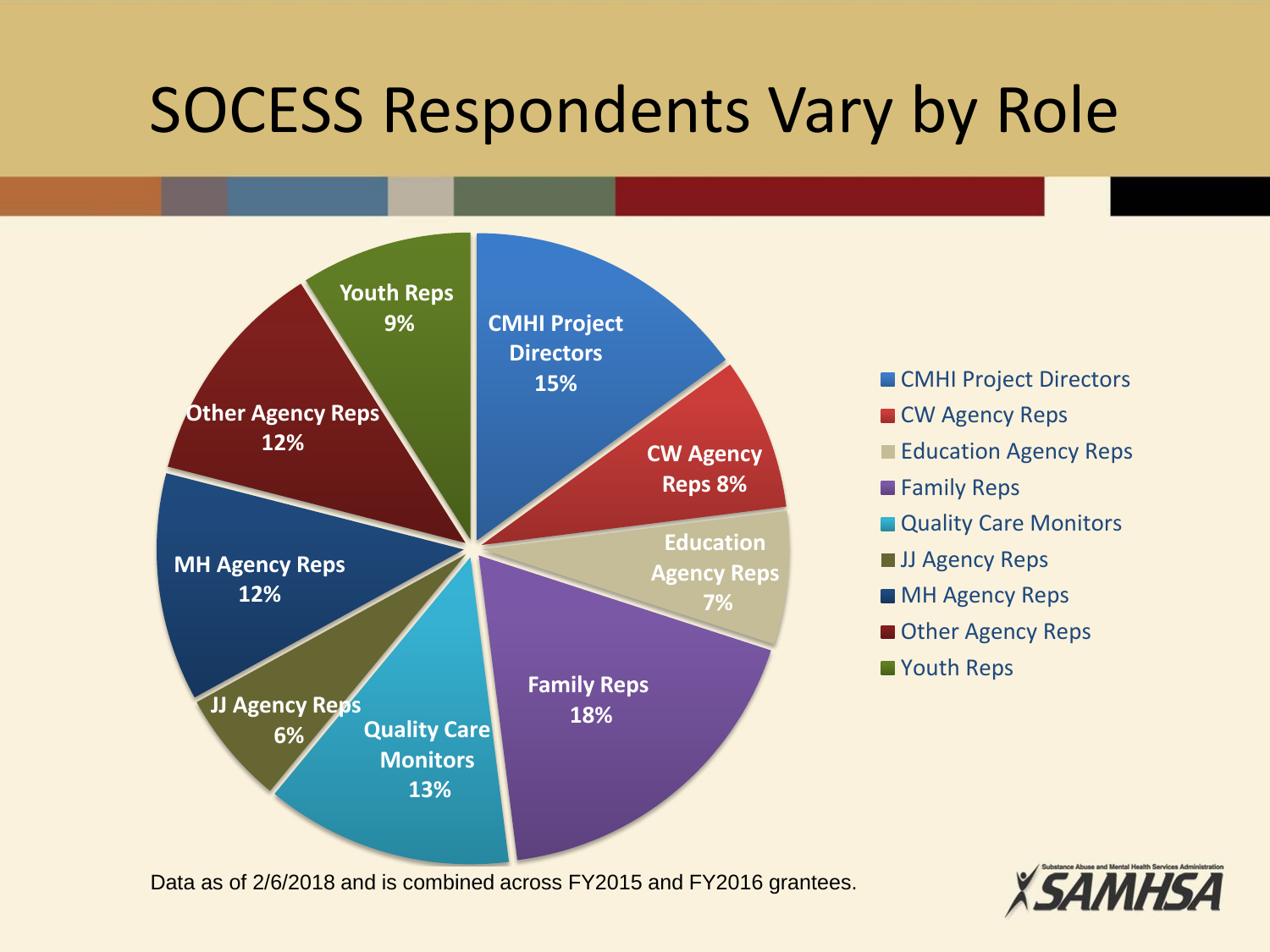#### Availability of Home- and Community-Based Services



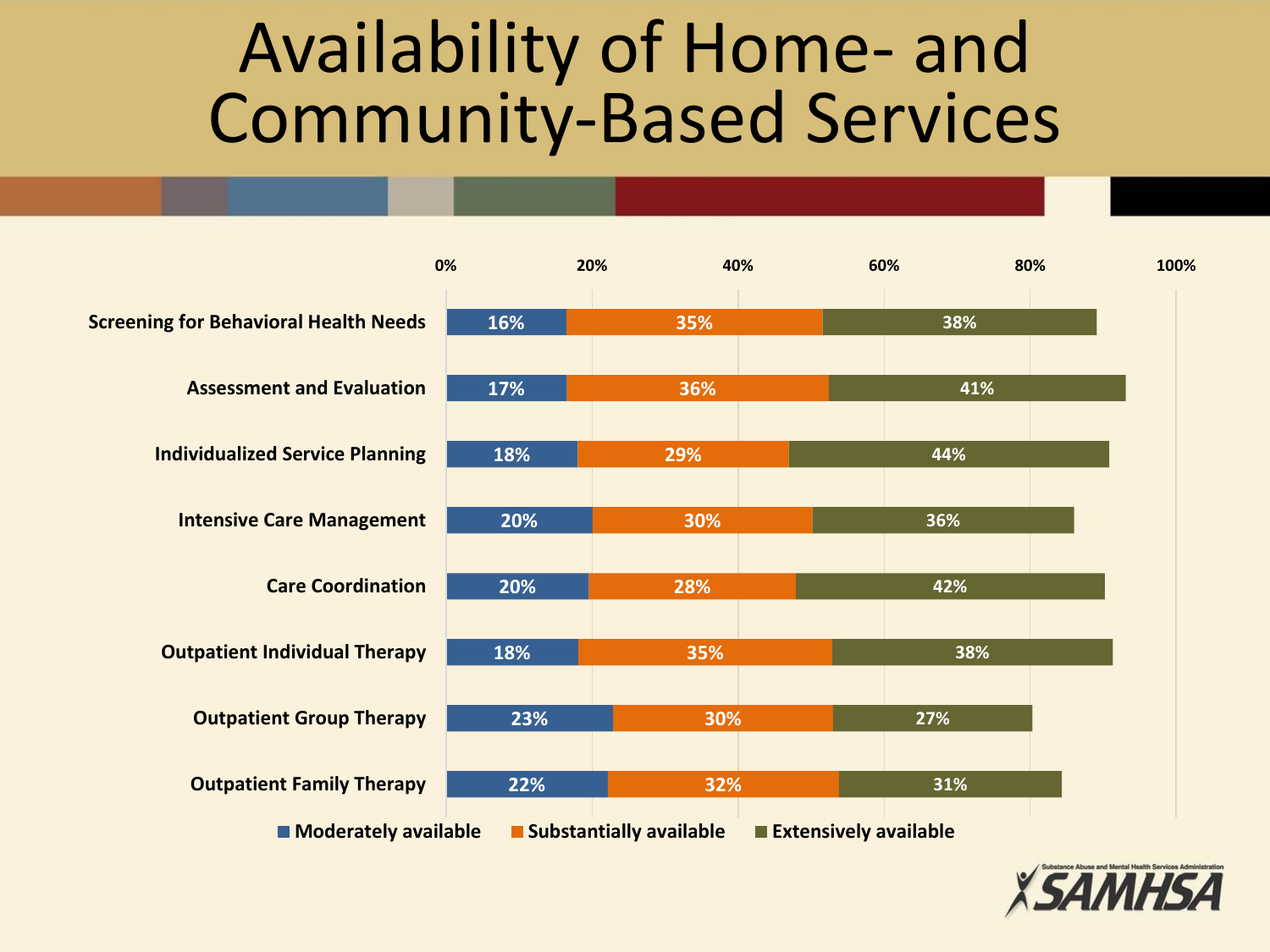### Availability of Home- and Community-Based Services (cont'd)



**Moderately available Substantially available Extensively available**

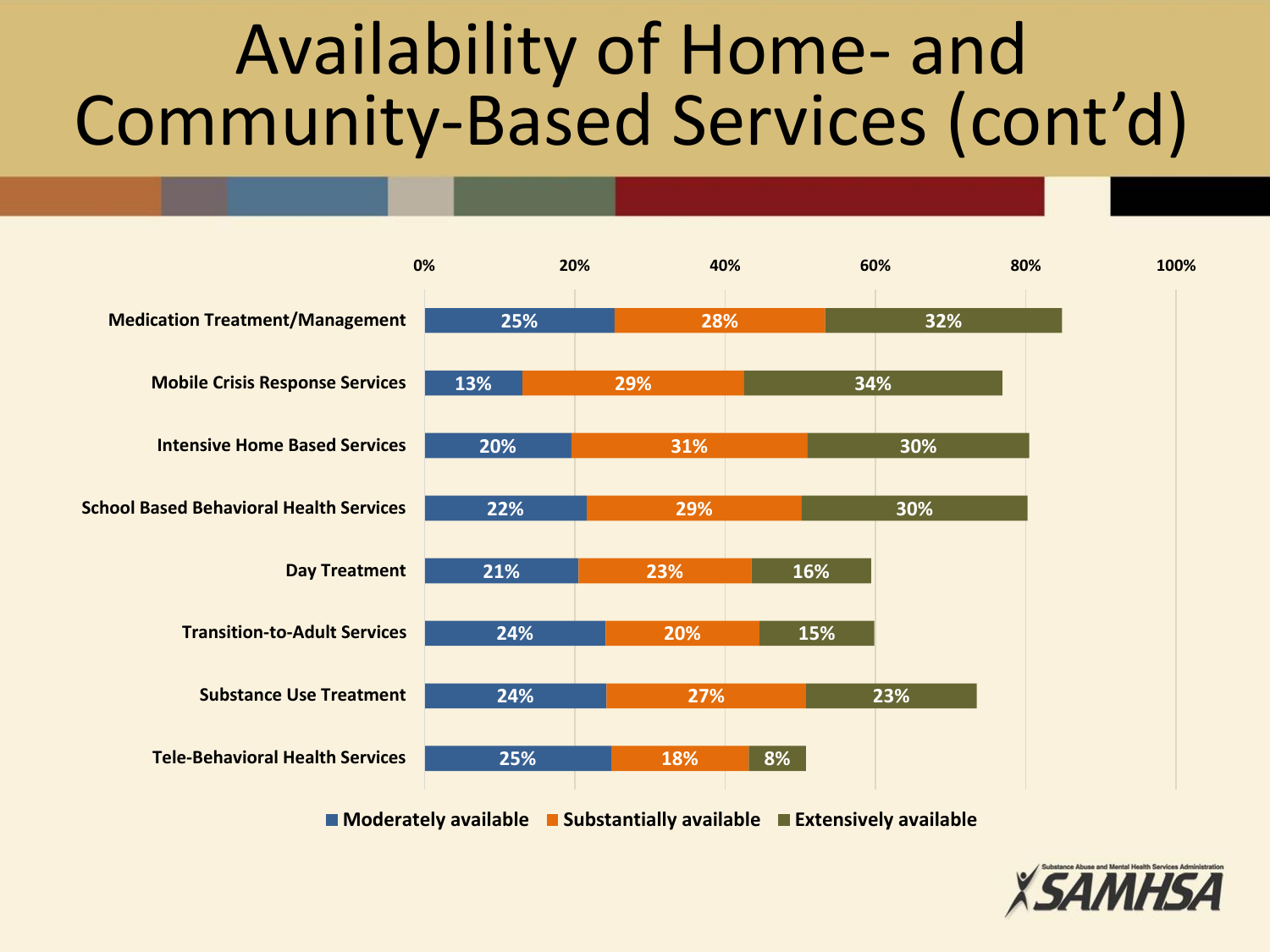# Availability of Home- and Community-Based Supports



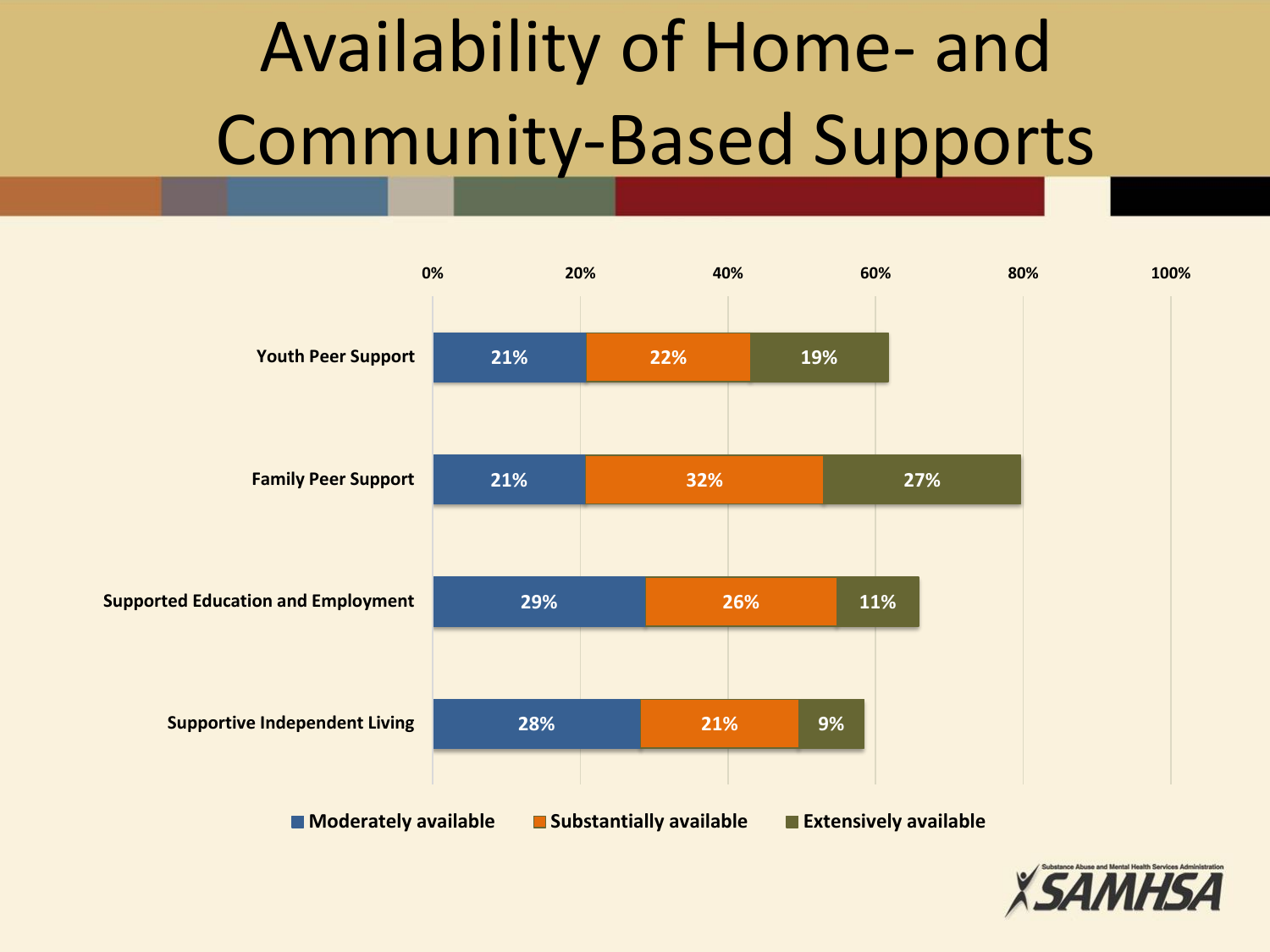## Availability of Evidence-Based Practices



**Moderately available Substantially available Extensively available**

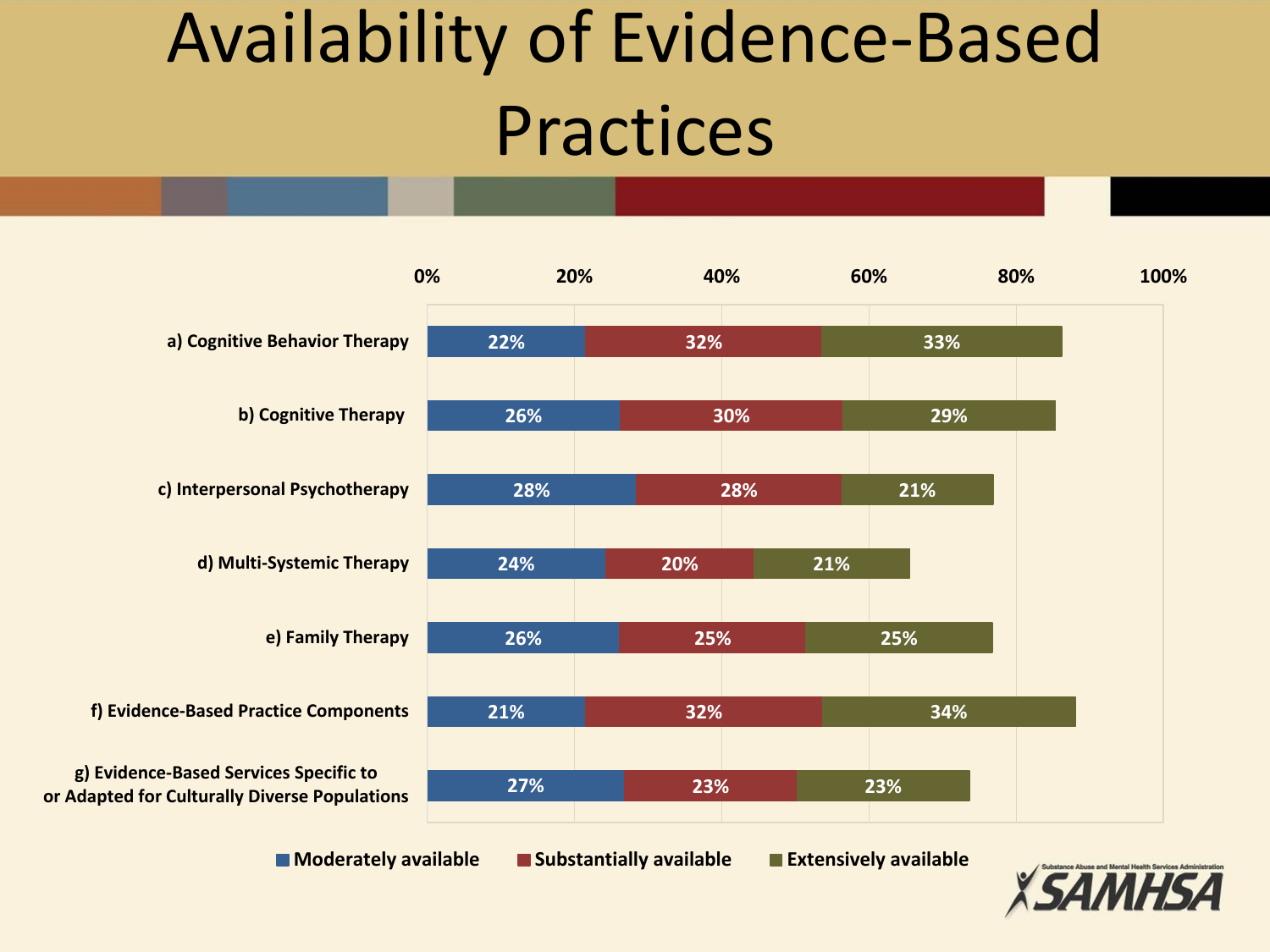# Use of Various Methods to Encourage and Support EBPs



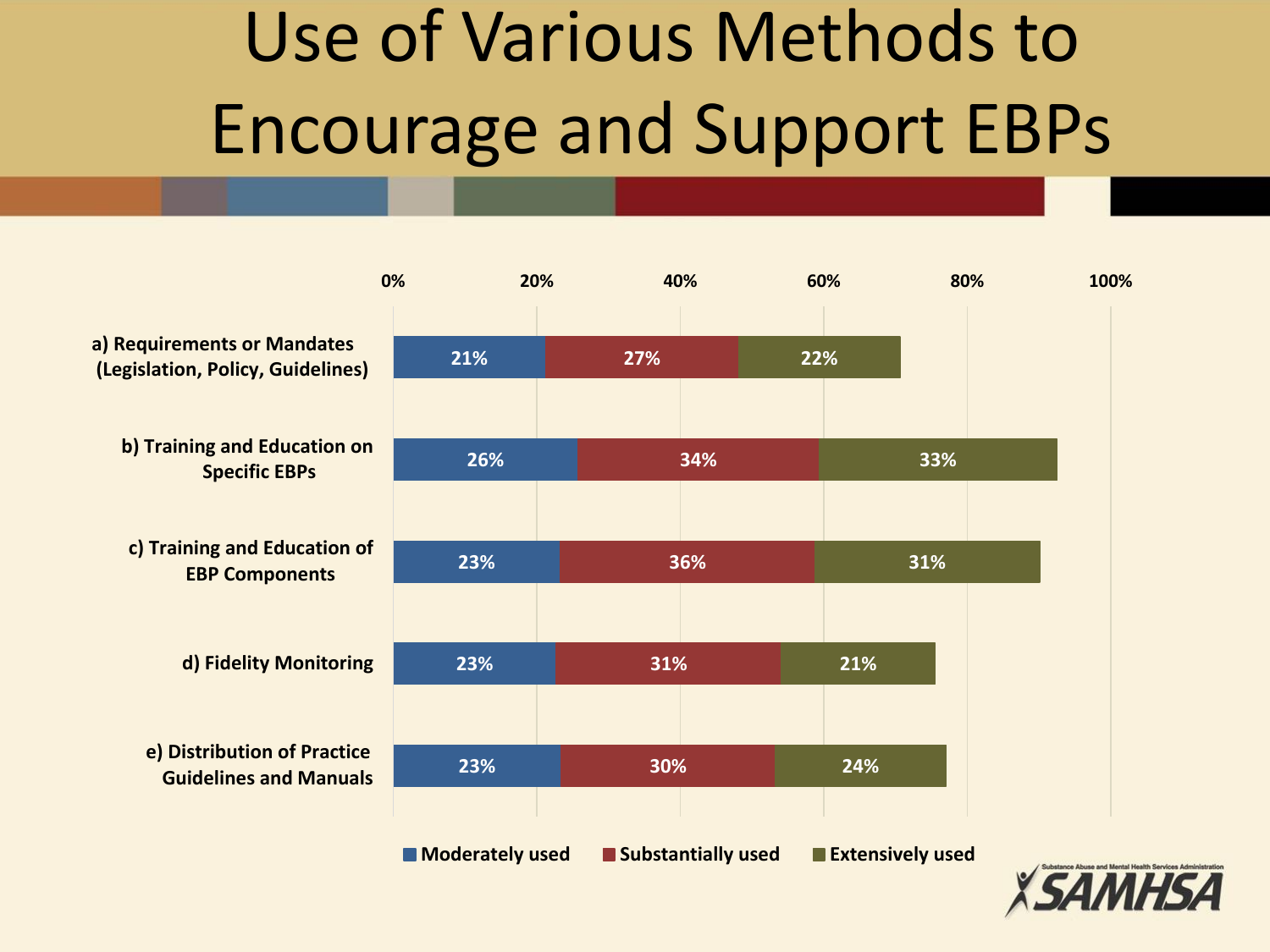## Overall Effectiveness of Method to Encourage and Support Use of EBPs



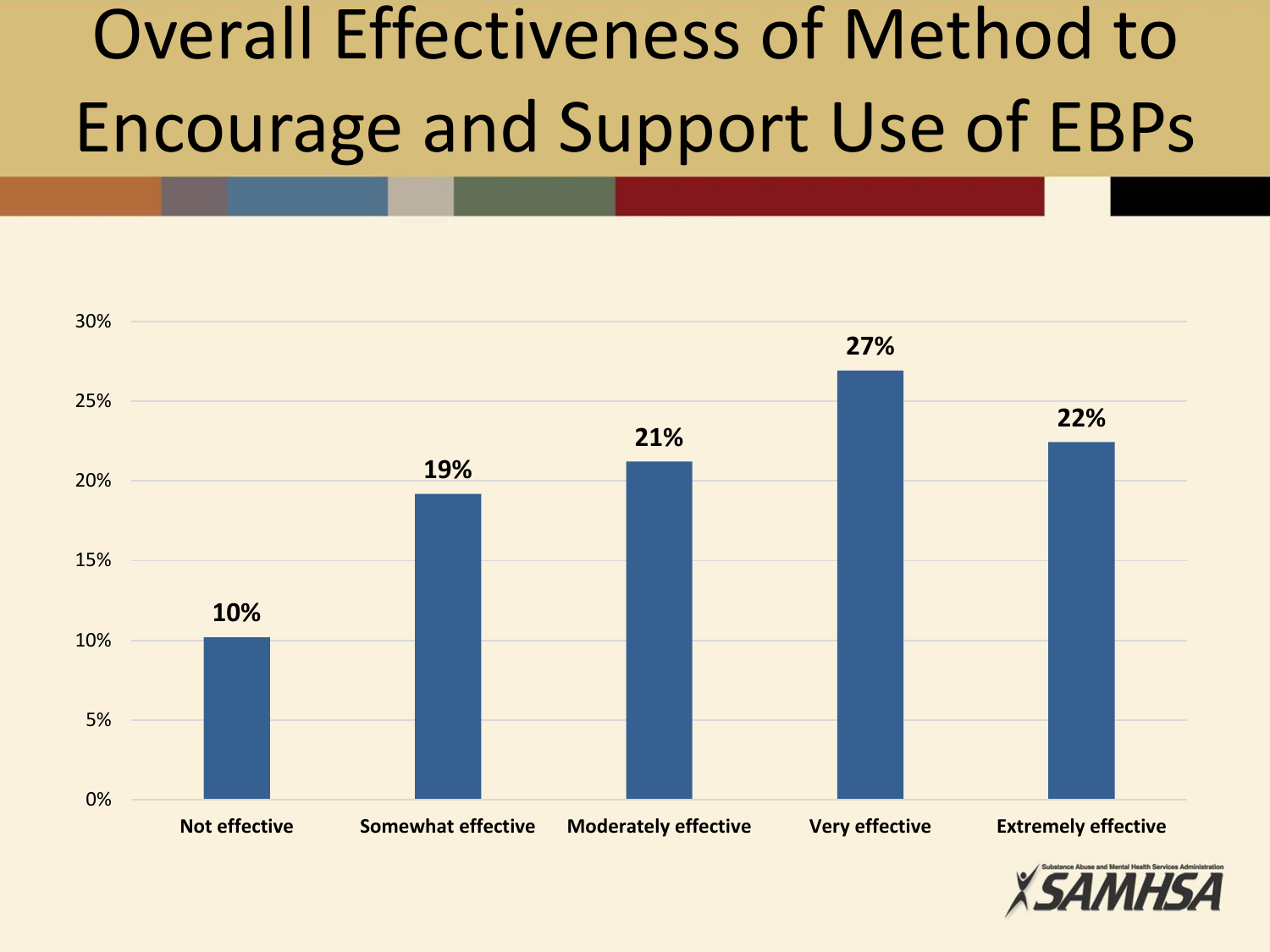## Mean Availability & Mean "Linkedness" for Out-of-Home Treatment Services



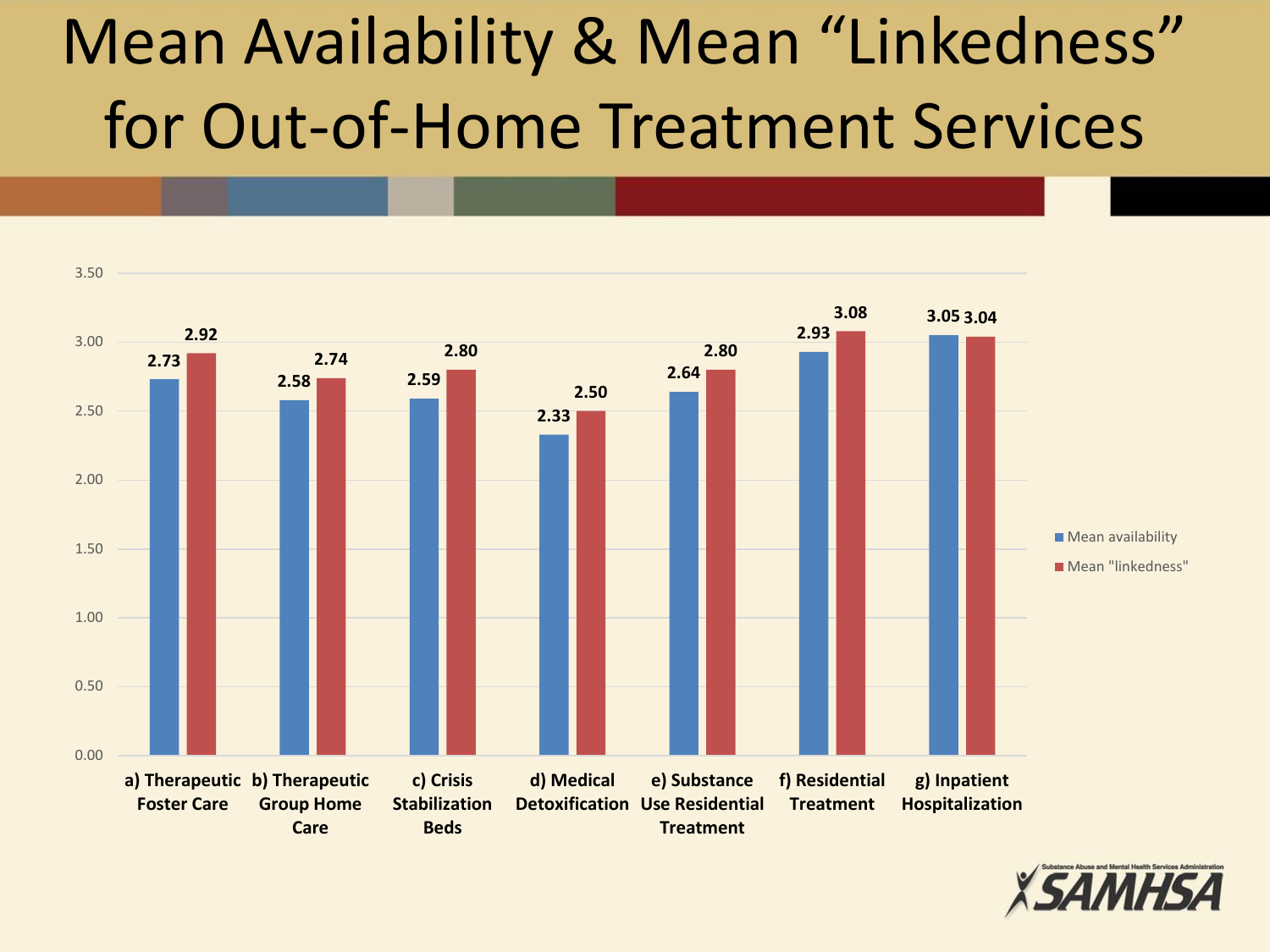Summary of Findings: Services and Supports

- Wide availability of a variety of home- and community-based services and supports
- Family support services are generally widely available
- Slightly less but still considerable youth peer support

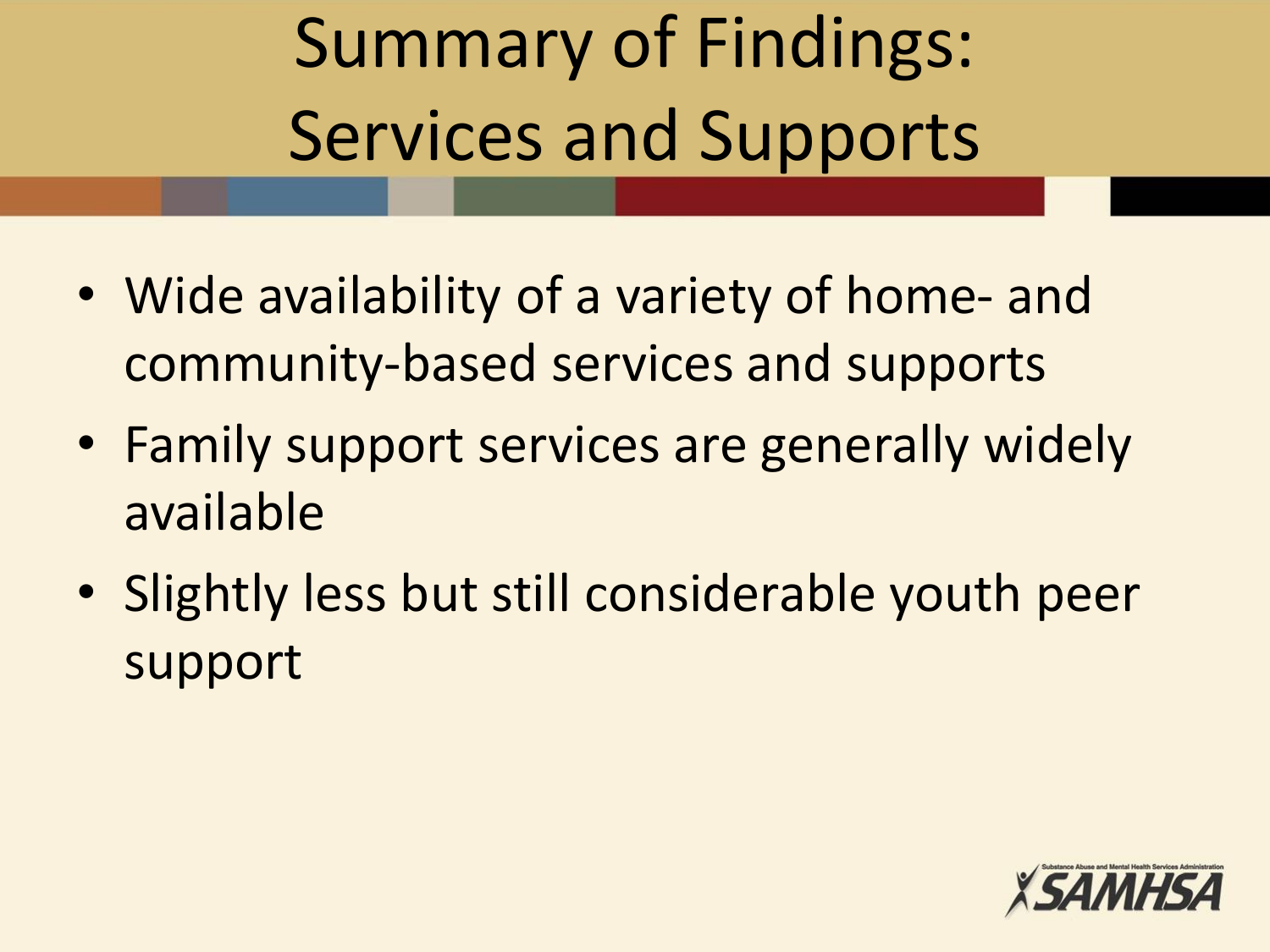# Summary of Findings: Evidence-Based Practices

- EBPs and components of EBPs have emerged as a prominent focus of grantee efforts
- High levels of EBP training and education
- Slightly less fidelity monitoring of EBPs but still considerable
- Perceived effectiveness of strategies to encourage use of EBPs ranged from somewhat effective to extremely effective

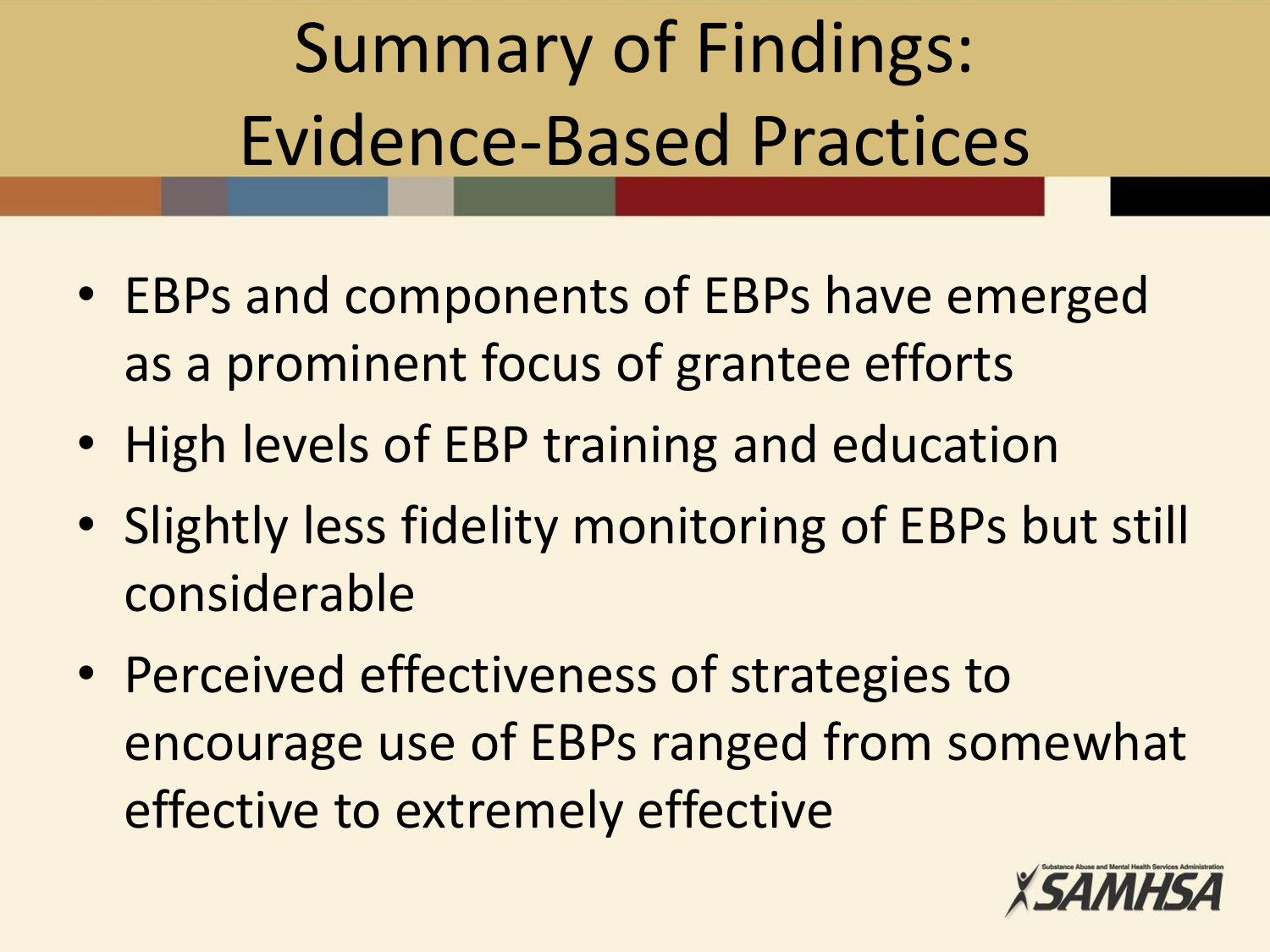# Summary of Findings: Out-of-Home Treatment Services

- Out-of-home services range from somewhat available to moderately available
- The mean "linkedness" for out-of-home treatment services ranged from somewhat linked to moderately linked

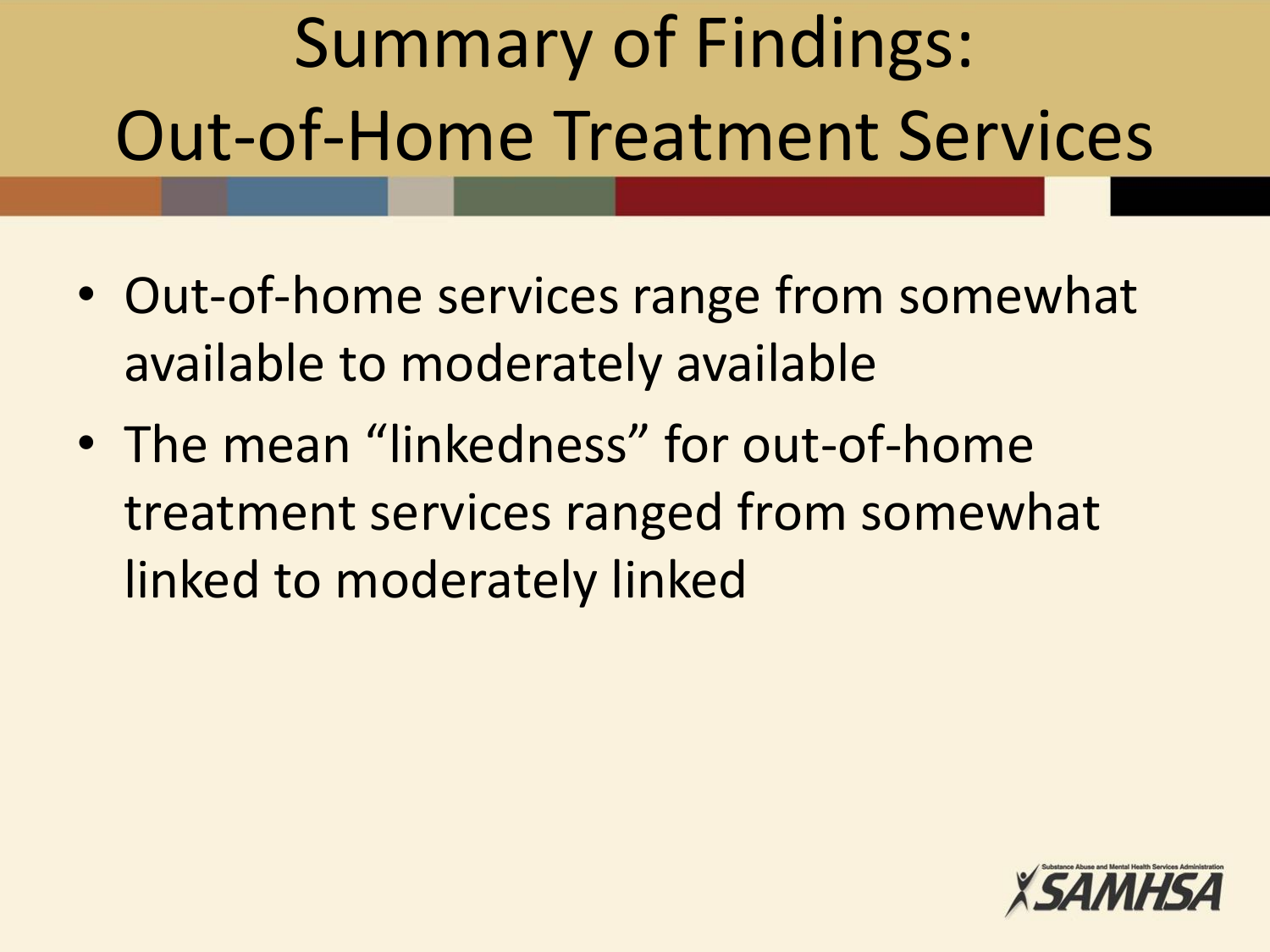## **Discussion**

- High levels of reported implementation of key System of Care goals:
	- Evidence-supported treatments and home- and community-based services and supports
- Room for improvement, especially youth involvement
- Room for expansion in the Systems of Care

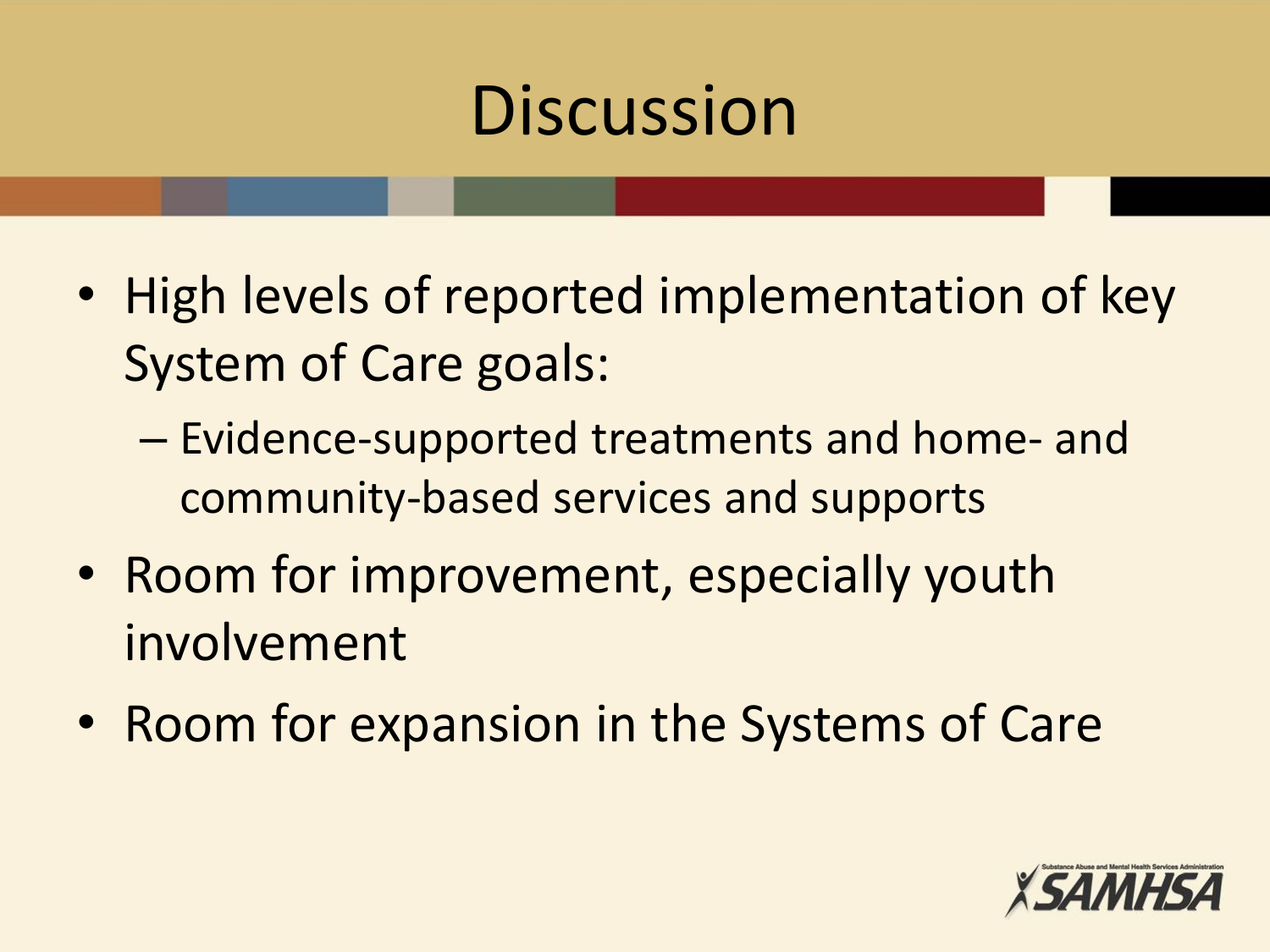## Future Directions

- Results by respondent role
- Many other areas assessed on the SOCESS
- Track change over time
- More refined analyses
- Relate to other National Evaluation measures